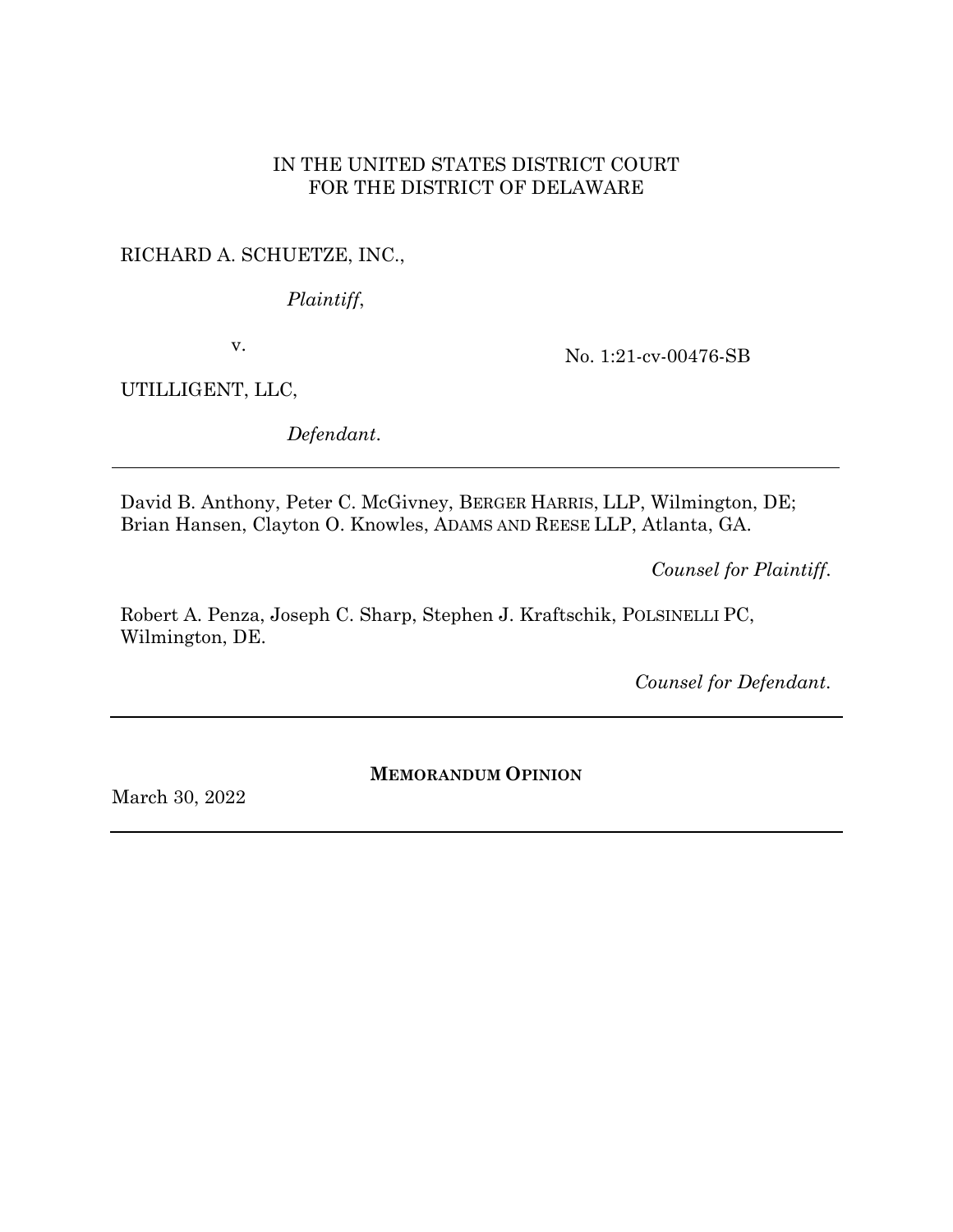BIBAS, *Circuit Judge*, sitting by designation.

Contract disputes can get heated. A party may feel wronged when its counterpart breaches. But a breach, without more, is not fraud. Here, a stakeholder was fired, then denied money he was owed. While the company may have breached a contract, it is not guilty of fraud. So I dismiss the fraud claims. And because the stakeholder's contract left no room for implied terms, I dismiss his claim for breach of an implied covenant too.

### **I. BACKGROUND**

Richard Schuetze was a partner and member of Utilligent, LLC, a consulting company. Compl., D.I. 1 ¶¶6–7. (Formally, his relationship with Utilligent was through Richard A. Schuetze, Inc. But for ease of reference, I will refer to the man behind the corporation.) Schuetze had two agreements with Utilligent. One gave him a stake in the company; the other described when Utilligent could fire him and buy back his interest. *Id.* ¶¶6–7, 12, 14; D.I. 31-1 (Operating Agreement); D.I. 1-1 (Buyback Agreement).

But the relationship soured. Utilligent fired Schuetze for cause and bought back his stake. *Id.* ¶¶18–19. Schuetze counters that Utilligent fabricated that cause and never paid him for his stake. *Id.* ¶¶19, 23, 24.

Displeased, Schuetze sued Utilligent for breaching their contracts and implied covenants of good faith and fair dealing. *Id.* ¶¶25–44. He also charges fraud, saying Utilligent's false assurances duped him into signing the Buyback Agreement in the first place. *Id.* ¶¶48–53. For his trouble, Schuetze seeks damages, a declaratory judgment, and litigation expenses. *Id.* ¶¶45–47, 54–57.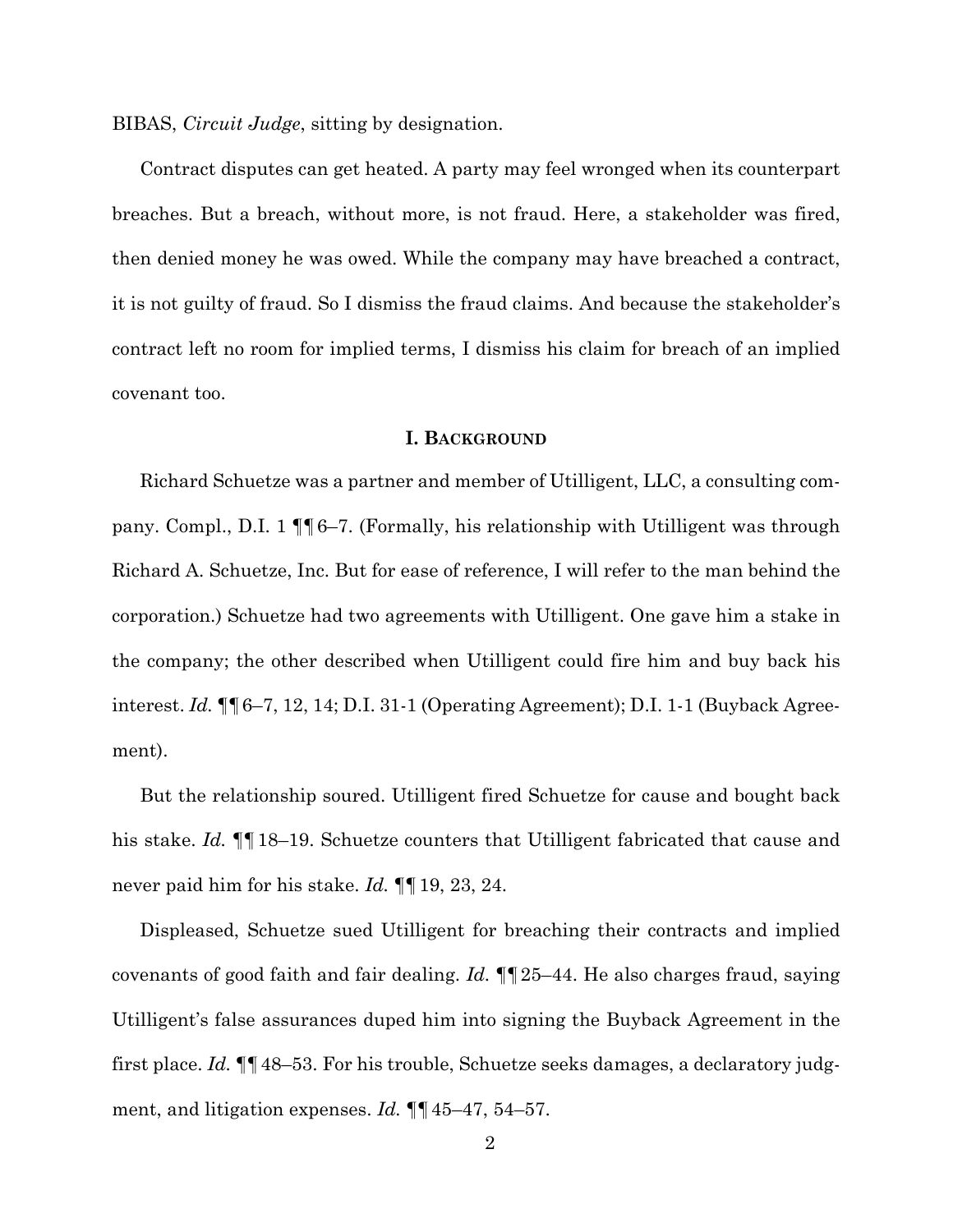Now Utilligent moves to dismiss. D.I. 30. It asks me to dismiss all claims except those for breach of contract and declaratory relief. Utilligent is mostly right, so I dismiss Schuetze's claims for fraud and breach of an implied covenant and his request for punitive damages. But I will not dismiss Schuetze's claim for attorneys' fees and expenses just yet.

## **II. I DISMISS SOME OF SCHUETZE'S CLAIMS**

On this motion to dismiss, I "accept as true all allegations in the complaint" and draw "all reasonable inferences" in Schuetze's favor. *Davis v. Wells Fargo*, 824 F.3d 333, 341 (3d Cir. 2016) (internal quotation marks omitted). In doing so, I can consult the parties' agreements because Schuetze's complaint is "based" on these "undisputedly authentic documents." *Wolfington v. Reconstructive Orthopaedic Assocs. II PC*, 935 F.3d 187, 195 (3d Cir. 2019); D.I. 1-1 (Buyback Agreement); D.I. 31-1 (Operating Agreement).

## **A. I dismiss Schuetze's fraud claim**

Schuetze alleges that Utilligent's false assurances duped him into signing the Buyback Agreement. Compl., D.I. 1 ¶15. But that claim fails twice over. He does not plead his cause precisely enough. Fed. R. Civ. P. 9(b). Plus, he never says he relied on those assurances.

But first, a threshold issue: the parties dispute whether Delaware or Georgia law governs Schuetze's fraud claim. But I need not resolve that question because Schuetze's claim fails under either state's law. *Williams v. Stone*, 109 F.3d 890, 893 (3d Cir. 1997). In both states, fraud plaintiffs must plead that they relied on the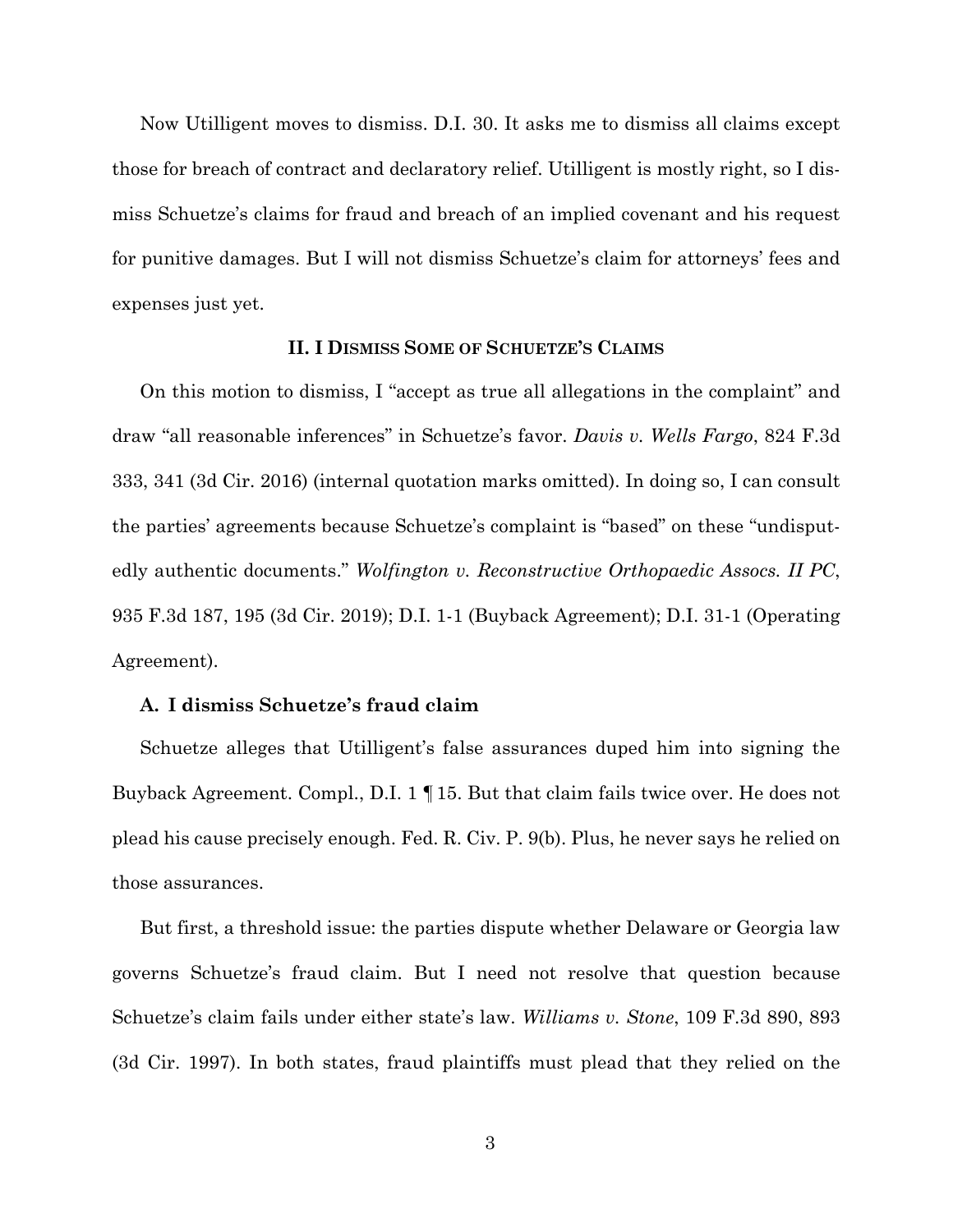falsehoods over which they sue. *Compare Fowler v. Overby*, 478 S.E.2d 919, 921 (Ga. Ct. App. 1996) *with In re Wayport, Inc. Litig.*, 76 A.3d 296, 323 (Del. Ch. 2013).

On to the merits. To recover for fraud, Schuetze must describe the fraud "with particularity." Fed. R. Civ. P. 9(b). He "must allege the date, time and place of the alleged fraud or otherwise inject precision or some measure of substantiation." *Shuker v. Smith & Nephew, PLC*, 885 F.3d 760, 778 (3d Cir. 2018) (internal quotation marks omitted).

Schuetze does neither. He says Utilligent lied twice: once, when it promised not to fire him except on "specific grounds"; and again when it promised not to "act arbitrarily or unreasonably to terminate" him. Compl., D.I. 1 ¶15. Yet he does not say when, where, or how Utilligent said those things. *See Alpizar-Fallas v. Favero*, 908 F.3d 910, 919 (3d Cir. 2018).

Schuetze also fails to adequately plead that those statements were false. That sinks his claim in Georgia and Delaware. *See Fowler*, 478 S.E.2d at 921; *In re Wayport*, 76 A.3d at 323. Indeed, he never says that Utilligent fired him in a way that conflicted with its earlier promises. Schuetze's bald allegation that Utilligent lied is not enough. Compl., D.I. 1 ¶28; *see Davis v. Wells Fargo*, 824 F.3d 333, 341 (3d Cir. 2016) (noting that courts should "disregard … mere conclusory" allegations).

Likewise, Schuetze does not plausibly allege that he justifiably relied on Utilligent's assurances. *Fowler*, 223 Ga. App. at 803; *In re Wayport*, 76 A.3d at 323. Why was it reasonable for Schuetze to rely on alleged promises that contradicted the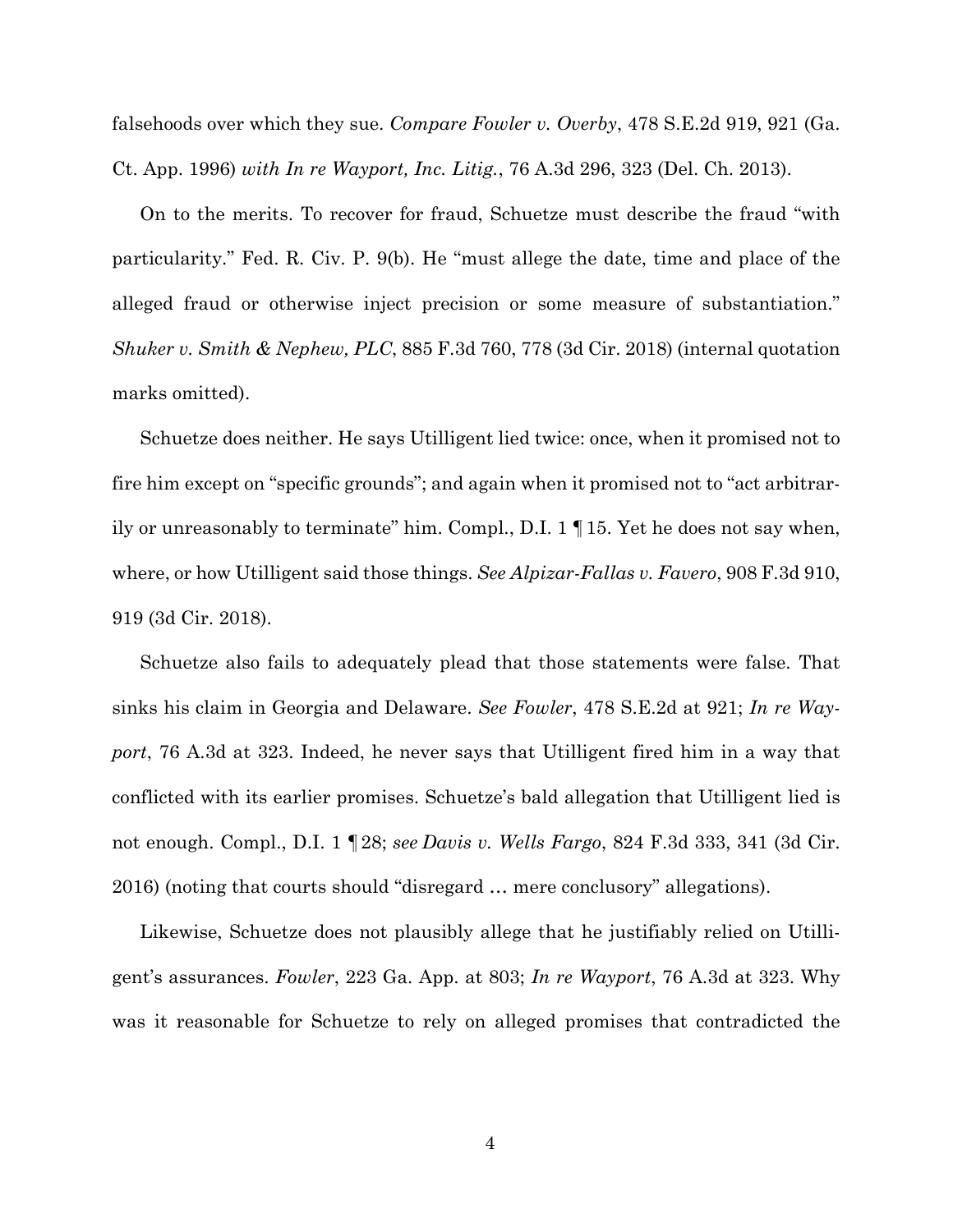Buyback Agreement's express terms? The complaint never says. So his fraud claim falls flat.

### **B. I also dismiss Schuetze's claim for breach of an implied covenant**

Next, Schuetze claims that Utilligent breached implied covenants of good faith and fair dealing in the Buyback Agreement. Compl. ¶¶40–43. Utilligent objects that the agreement's express terms leave no room for an implied covenant. D.I. 31, at 12. Because I agree, I dismiss this claim too.

*1. Withholding pay.* First, Schuetze claims that Utilligent breached an implied covenant by "refusing to pay [him] for [his] membership interest." Compl., D.I. 1 ¶40. But to breach an implied covenant, that covenant must exist in the first place. And implied covenants cannot exist when, as here, express contracts govern the dispute. *See Kuroda v. SPJS Holdings, L.L.C.*, 971 A.2d 872, 888 (Del. Ch. 2009). The Buyback Agreement says what Schuetze is owed for his membership interest. D.I. 1-1  $\S2(e)$ (the purchase price is either "fifty percent … of the [f]air [m]arket [v]alue" (without cause) or "equal to the consideration paid by [Schuetze]" (for cause)). And the Operating Agreement defines payment terms. D.I. 31-1, Art. II, §2.1 ("If … the parties are unable to resolve their disagreement [about price], an independent appraiser … will be retained."). So I will not imply any more obligations.

*2. Refusing to calculate the membership interest and distributions.* Schuetze argues that Utilligent breached implied covenants to "negotiate with [him] in good faith for a fair and accurate valuation" of his membership interest and the distributions he is owed. Compl., D.I. 1 ¶¶42–43. These claims fail for the same reason. There is no space for his implied terms: The Buyback Agreement specifies how much Utilligent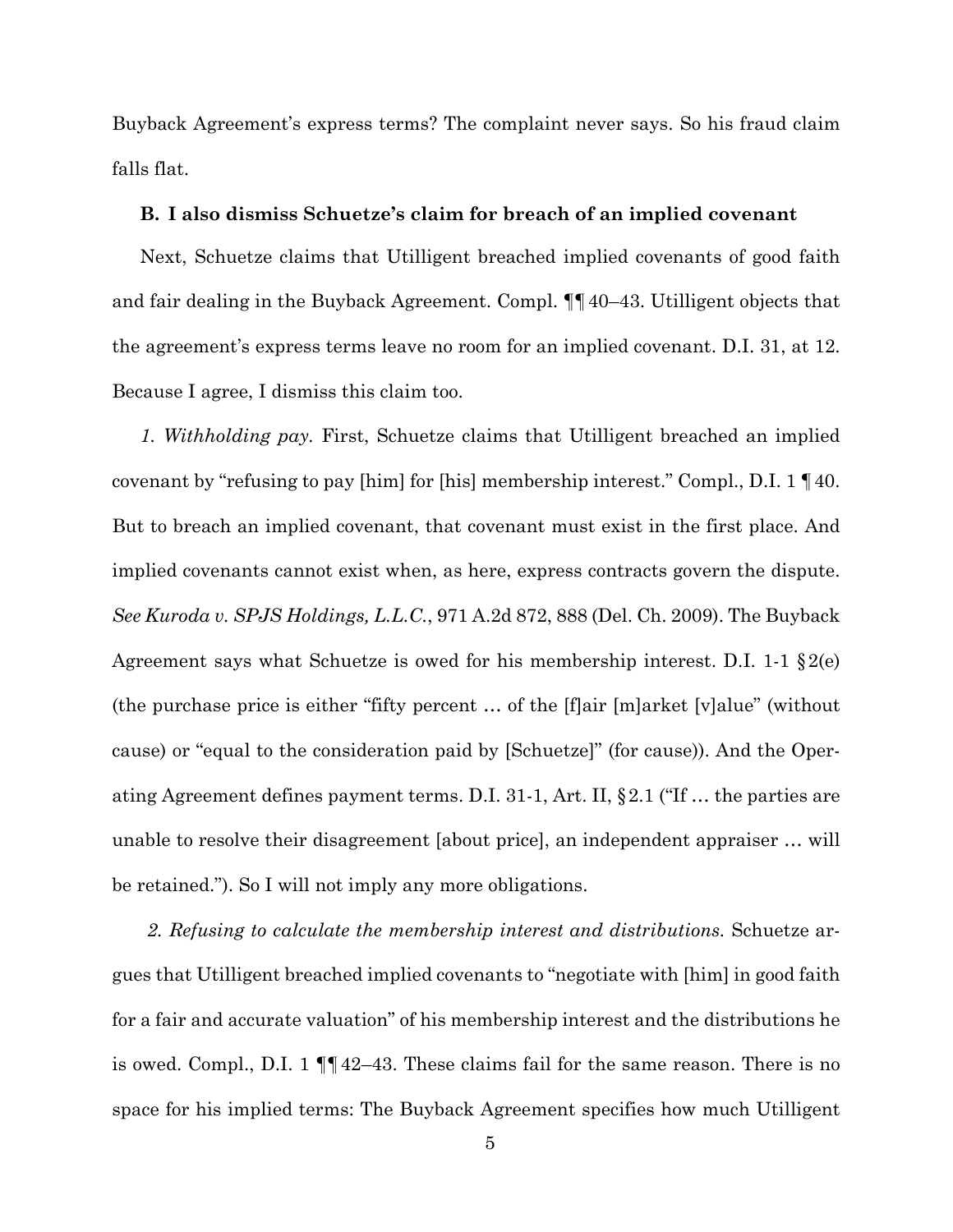owed Schuetze once it fired him. D.I. 1-1  $\S2(e)$ . And it also stipulates that he is entitled to "any portion of any distributions" when fired. D.I. 1-1, ex. A, §3.

*3. Lying about cause*. Last, Schuetze alleges that Utilligent breached an implied term by "manufacturing false grounds" to "falsely claim[]" that he was fired for cause. Compl., D.I. 1 ¶¶40–41. Not so. The Buyback Agreement lists four express grounds to fire him for cause. D.I. 1-1 §1(b). Three of those leave no room for his implied term. If he was fired under one of those clauses, Schuetze must allege that Utilligent breached that *express* term by fabricating cause.

True, one of the grounds gives Utilligent full discretion to decide whether Schuetze adequately performed his "obligations to the [c]ompany." D.I. 37, at 17–19 (quoting D.I. 1-1 §1(b)(i)). And it must exercise that discretion in good faith. *Airborne Health, Inc. v. Squid Soap, LP*, 984 A.2d 126, 146–47 (Del. Ch. 2009). But Schuetze does not allege that he was fired under that discretionary provision. So I dismiss this claim as well.

### **C. I dismiss Schuetze's claim for punitive damages too**

Schuetze argues that he deserves punitive damages for his breach of contract claim. Not so. (Because I dismissed his fraud and breach-of-implied contract claims, I need not decide whether he could recover punitive damages for those counts).

In Delaware, "punitive damages are not recoverable for breach of contract unless the conduct also amounts independently to a tort." *E.I. DuPont de Nemours & Co. v. Pressman*, 679 A.2d 436, 445 (Del. 1996); *see also Bhole, Inc. v. Shore Invs., Inc.*, 67 A.3d 444, 454 (Del. 2013). None of Schuetze's allegations fits the bill.